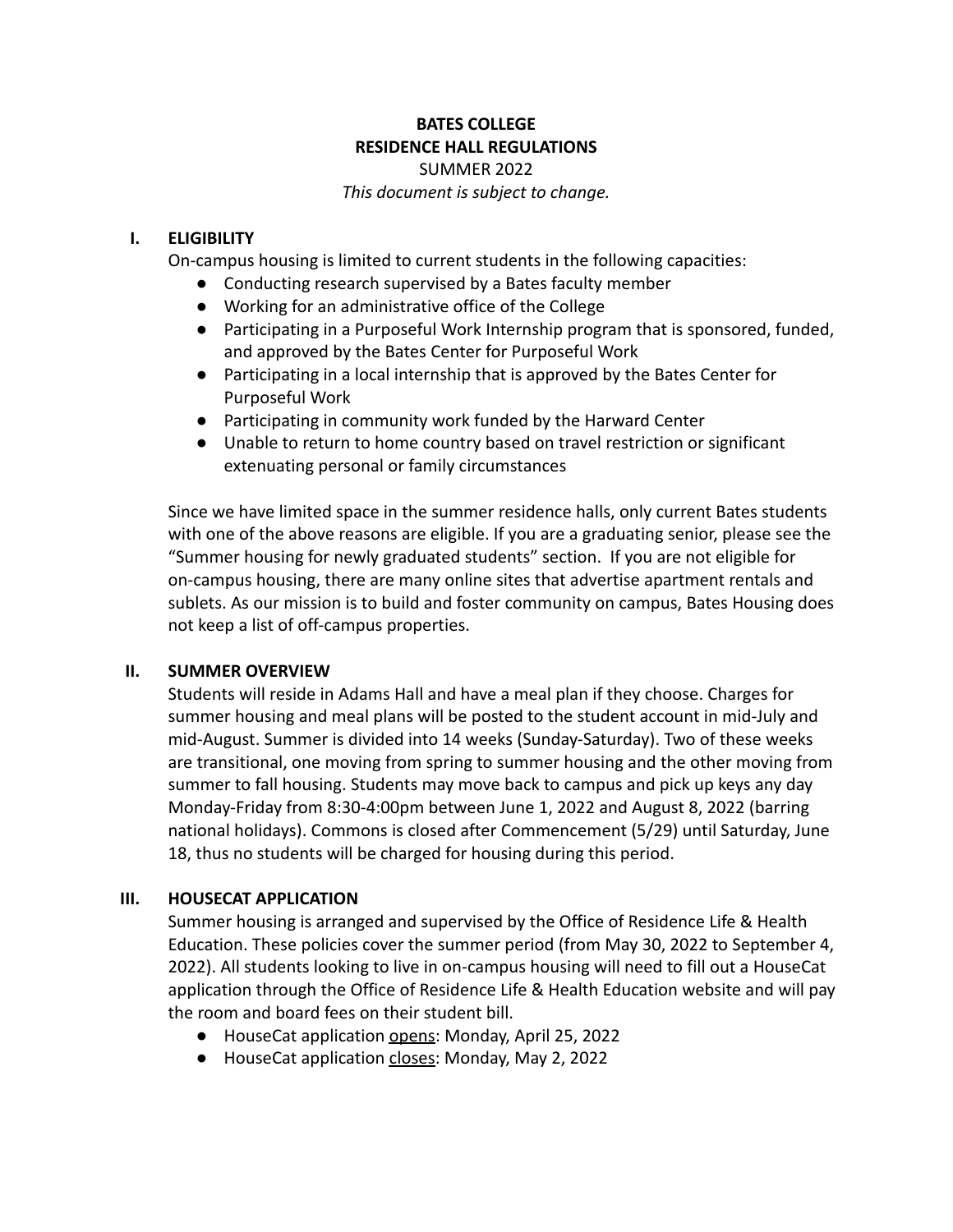# **IV. IMPORTANT SUMMER DATES**

Students approved for summer housing starting right after Commencement will stay housed in their regular housing for the first few days of summer as the summer residence hall (Adams) is cleaned.

| 2022 Dates            | <b>Information</b>                                  |
|-----------------------|-----------------------------------------------------|
| Monday, April 25      | HouseCat application opens                          |
| Monday, May 2         | HouseCat application closes                         |
| Mid-May               | Summer housing assignments sent out                 |
| Thursday, May 26-     | Students have access to their Short Term Housing    |
| Tuesday, June 1       |                                                     |
| Tuesday, May 31-      | <b>Students transition to Summer Housing</b>        |
| Wednesday, June 1     |                                                     |
| Wednesday, June 2     | Any items remaining outside of students' summer     |
|                       | rooms will be disposed of and charges may be        |
|                       | incurred.                                           |
|                       |                                                     |
|                       | Lock changes will begin                             |
| Monday, May 30-       | Commons will be closed and meals will not be        |
| Saturday, June 18     | available. No students will be charged for meal     |
|                       | plans during this time.                             |
| Mid-July              | Charges for June housing and meal plans will be     |
|                       | posted to the student account.                      |
| Monday, August 1      | Payment for June housing and meals due              |
| Mid-August            | Charges for July/August housing and meal plans will |
|                       | be posted to the student account.                   |
| Wednesday, August 17- | Students transition to fall housing                 |
| Friday, August 19     |                                                     |
| Friday, August 19     | Any students not on-campus for the Fall 2022 must   |
|                       | vacate campus                                       |
| Saturday, August 20   | Any items remaining outside of students' fall rooms |
|                       | will be disposed of and charges may be incurred.    |
|                       |                                                     |
|                       | Lock changes will begin                             |
| Thursday, September 1 | Payment for July/August housing and meals due       |
| Sunday, September 4   | Fall board plan begins with dinner                  |

# **V. Meal Plans & Commons**

While meal plans are optional, they are highly encouraged for students remaining on-campus for the summer. If you are planning to cook your own meals, you should plan on significant wait time in the kitchen of Adams between 11am-2pm and 5pm-8pm.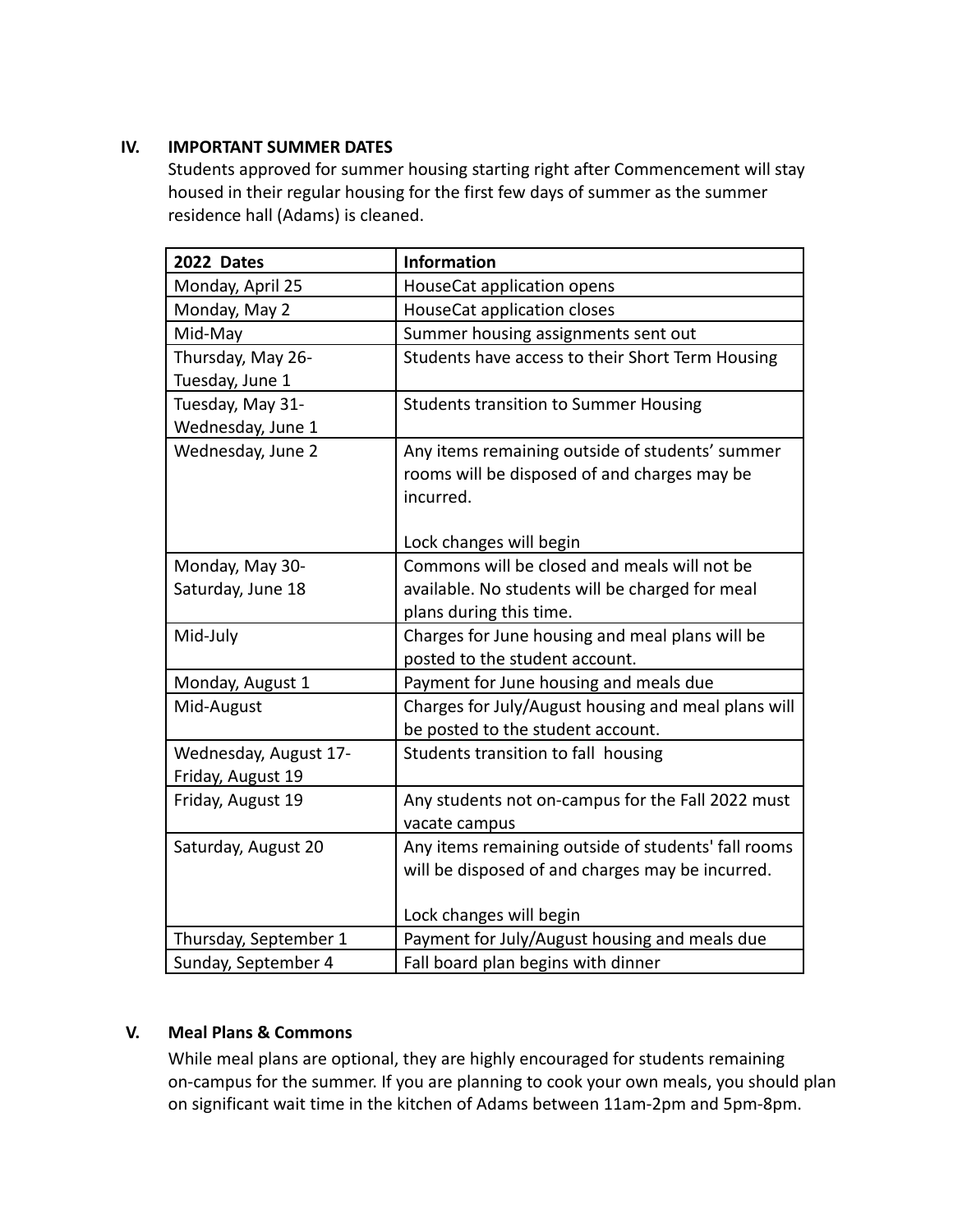#### **Room and Board Plan Options:**

Housing Only Option:

| • Housing Only | \$60.00 per week |
|----------------|------------------|
|                |                  |

● \*Optional Meal Swipes Purchase \$10.00 per meal

Full Board Plan Options:

| • Housing w/ 19 Meals         | \$212.00 per week  |
|-------------------------------|--------------------|
| $\bullet$ Housing w/ 14 Meals | $$172.00$ per week |
| • Housing w/ 10 Meals         | $$140.00$ per week |

All meal plan options are non-refundable and sold in week increments – Sunday through Saturday. Individuals will not be reimbursed for uneaten meals/ housing dates not used. All students choosing to purchase a summer meal plan are governed by the same dining regulations that are in effect during the academic year - specifically, no food is to be removed from Dining Services.

### **Commons Access Issues**

Access to Commons will be gained through the use of the student I.D. card. Should you have any issue with access, contact Jenny Graves, Business & Technology Manager for Dining, Conferences & Campus Events, at 207-786-8281 or via email at [jgraves2@bates.edu.](mailto:jgraves2@bates.edu)

\*Students who elect a housing-only plan can purchase meal swipes to be loaded onto their student I.D. card. They can be purchased and refilled at any time during the summer. Any unused meal swipes will be forfeited at the conclusion of the summer. For more information, or to purchase meal swipes please contact Jenny Graves (contact information above).

#### **Dietary Concerns**

Students with special dietary needs, or who have questions about the menu should contact Cheryl Lacey, Director of Dining at [clacey@bates.edu](mailto:clacey@bates.edu) or 207-786-8355.

## **Commons Summer Hours**

Dining Services will provide meal hours and availability, which are subject to the needs of the summer programs on campus. Dining Services is closed Monday, May 30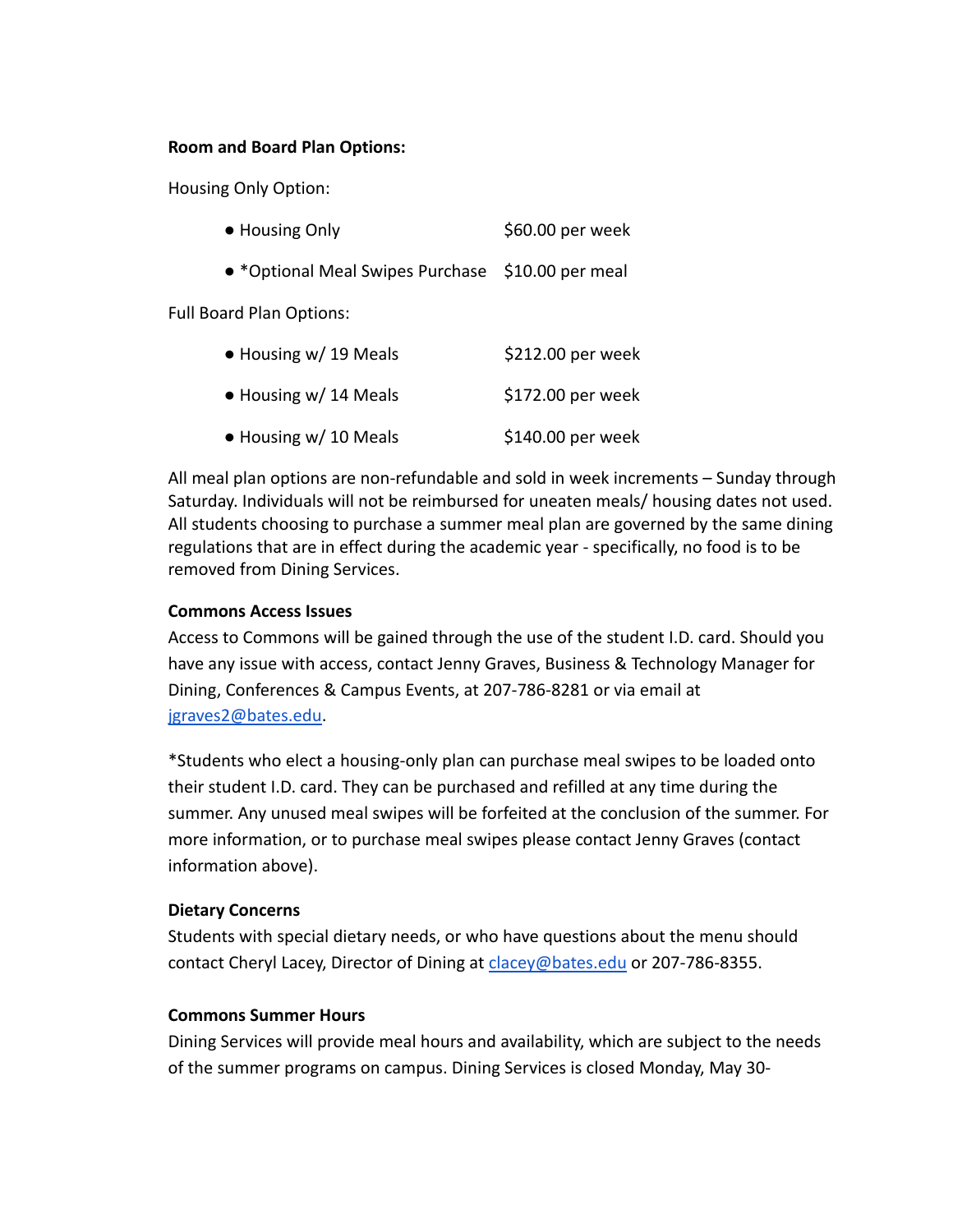Saturday, June 18. Please refer to <https://www.bates.edu/dining/> for up-to-date hours of operation and menu offerings.

## **VI. SUMMER HOUSING COMMUNITY STANDARDS**

All summer students will live in Adams Hall. All rooms will be assigned by the Office of Residence Life and Health Education. Students living in Adams for Short Term or the fall semester will be assigned their same room if possible.

## **Kitchen/Cooking Supplies**

The Office of Residence Life and Health Education does not provide cooking items or equipment. Any cooking supplies should be stored in individual student rooms. All students are responsible for cleaning their dishes, labeling food, etc. Students will have access to the following items:

- One stove and oven
- two regular sized fridge/freezers
- microwave
- dish washing supplies

## **Residence Hall Policies**

During the summer months, the same policies and regulations apply. These regulations are outlined in the "Residence Hall and Dining Service Regulations, 2022-2023" and in those portions of the Bates College Handbook that are relevant.

- The Residence Hall and Dining Service Regulations: <https://www.bates.edu/housing/policies/>
- The Handbook: <http://www.bates.edu/student-affairs/student-handbook/>
- Public Health Agreement: <https://www.bates.edu/academic-year-2021-22/>

# **Social Responsibility**

Any student who becomes disorderly, interferes with the rights of others, damages property, or is involved in a disturbance or unacceptable social behavior, either individually or as a member of a group, will jeopardize their privilege of living on-campus.

Student conduct in violation of the Code of Student Conduct may be referred to the Student Conduct Committee or the Student Affairs Office and may be subject to disciplinary action. Serious or multiple violations of this contract will result in removal from College housing.

Neither the College nor any of its employees shall be under any liability whatsoever for such removal. Students are reminded that excessive noise often interferes with the rights of others and will not be tolerated.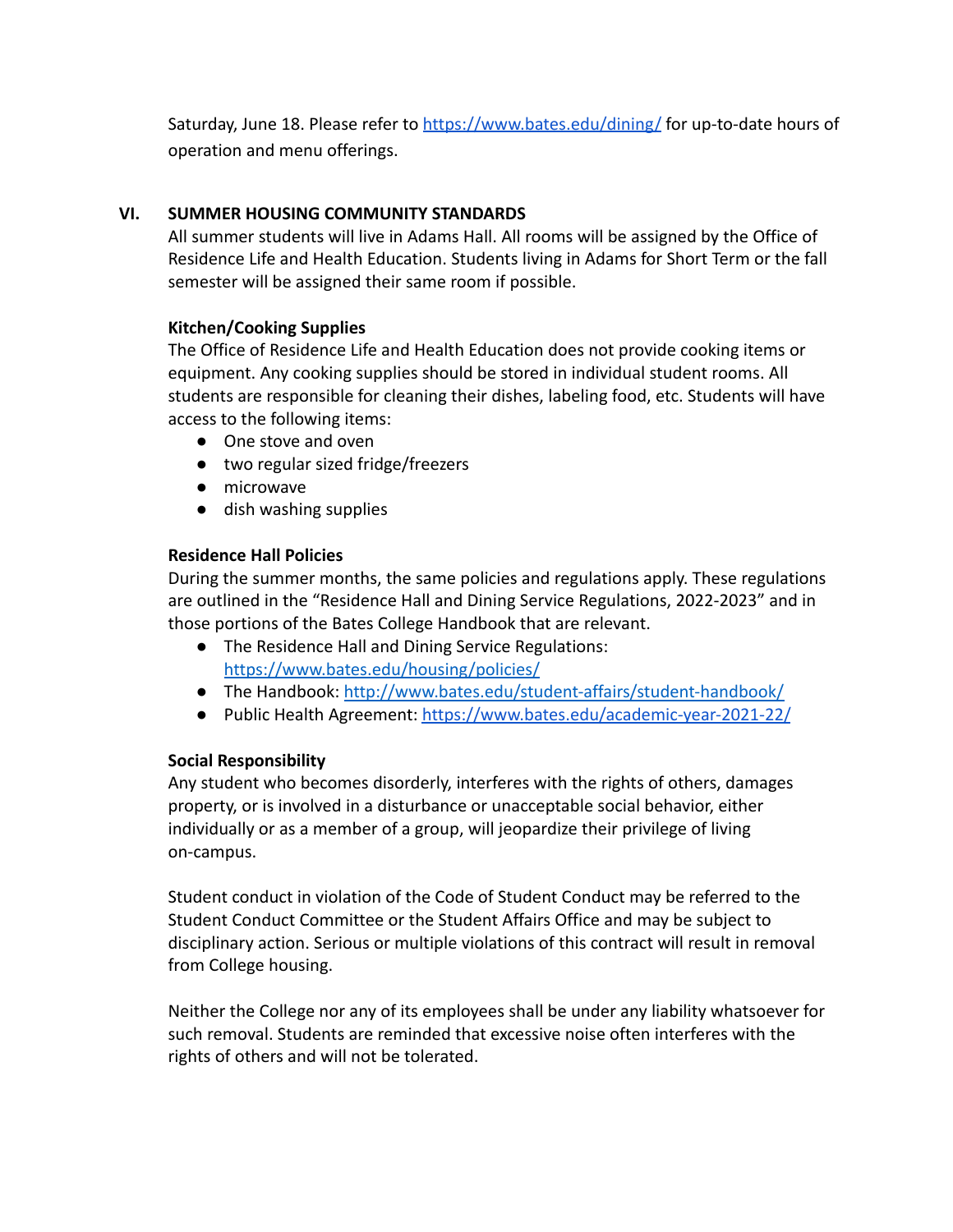## **Visitation and Guests**

On-campus summer students will have access to Adams Hall. Guests who are not current summer on-campus residents of the College are not permitted in campus residences. This includes Bates students who live off-campus. Any resident student who provides access to a residence to a non-student or an off-campus student is in violation of this contract and will lose the privilege of living on campus.

# **VII. PAYMENT POLICY AND COST**

Students are charged a fee set by the DCCE for room and board that supplements the College's costs. The fee is dependent on the meal plan selected.

- The week designation is Sunday to Saturday.
- We do not begin until Sunday, June 5, 2022.
- Students may pay for their rooms in one-week increments only; for example, if a student wishes to live on campus for 3 and  $\frac{1}{2}$  weeks, then they must either pay for four full weeks of housing or pay for three weeks and find alternate accommodations for their remaining days of employment.
- There is no difference in room amount for double vs. single rooms.
- Charges for summer housing and meal plans will appear on the student account. Students should review their normal monthly student billing statement at bates.edu/payment to review the charges and pay their bill.
- Unpaid charges may be subject to late fees, and may affect student access to grades, transcripts and registration.

# **VIII. CONTRACT INFORMATION**

Access to summer housing is limited to the terms of the summer regulations.

- Students must provide their dates of residency (matching their job or internship dates) when completing the Summer Housing Application via HouseCat.
- Students will upload your work/internship/research contract into HouseCat when you apply.
- These dates shall be considered a binding agreement between the student and the College, and *only one change to the dates of residency or meal plan will be permitted after the application is submitted*.
- Students must also amend their contracts if changes are made to their type of employment or reason for being on-campus.
- All payments are done in week increments (Sun-Sat). We do not make half weeks, etc.
- There will be no break in the dates given for summer housing (i.e. vacations).
- We will not accept new HouseCat applications after August 1, 2022 or contracts with start dates after August 8, 2022.
- Key pick up throughout the summer is Monday-Friday 8:30-4:00pm and is closed for national holidays. You should not plan to arrive outside of these times.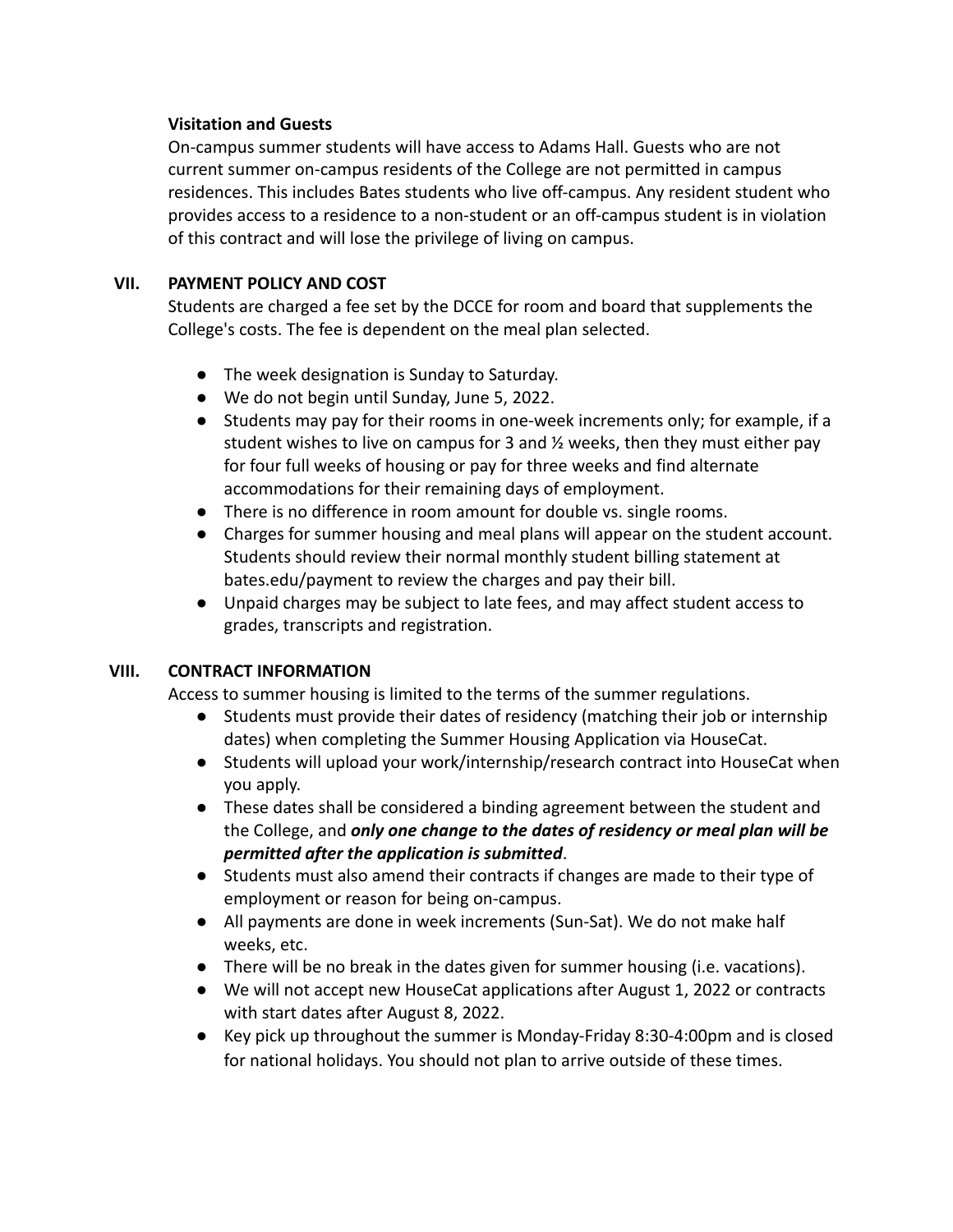| <b>Dates Covered</b>  | <b>Information</b>                                |
|-----------------------|---------------------------------------------------|
| 5/29/2022-06/04/2022  | Students transition to Summer Housing, no charges |
| 06/05/2022-06/11/2022 | Commons closed                                    |
| 06/12/2022-06/18/2022 | Commons closed                                    |
| 06/19/2022-06/25/2022 |                                                   |
| 06/26/2022-07/02/2022 |                                                   |
| 07/03/2022-07/09/2022 |                                                   |
| 07/10/2022-07/16/2022 |                                                   |
| 07/17/2022-07/23/2022 |                                                   |
| 07/24/2022-07/30/2022 |                                                   |
| 07/31/2022-08/06/2022 |                                                   |
| 08/7/2022-08/13/2022  |                                                   |
| 08/14/2022-08/20/2022 | Students transition to Fall Housing, no charges   |
| 08/21/2022-08/27/2022 |                                                   |
| 08/28/2022-09/03/2022 |                                                   |

## **IX. STUDENT EMERGENCY FUND**

At Bates College, we recognize that unforeseen circumstances impact student success and well-being. In the case of a sudden, temporary, and/or unexpected financial situations, students can apply to receive Bates College student emergency funding through our Student Emergency Fund. We know that some students will have to remain on campus for all or part of the summer due to international flight restrictions.

For more information about the Bates Student Emergency Fund and for application instructions, please contact the Administrative Coordinator for Student Affairs at [fhauger@bates.edu,](mailto:fhauger@bates.edu) 207-786-6220, or visit Lane Hall 103.

## **X. SUMMER HOUSING FOR NEWLY GRADUATED STUDENTS**

## **Eligibility**

Only those international graduates who have written proof of acceptance to a graduate school in the United States are allowed to work the summer after graduation because, by law, they are still considered Bates students until they report to their new school. **There are no exceptions to this rule.** If a graduate is waiting for a job to start in another city, they may not work at Bates in any capacity on or off campus.

#### **Dates**

Newly graduated students must vacate summer housing by August 19, 2022.

## **Payment Policy**

Any graduating senior that meets the above eligibility will be billed directly by the college. This bill will come from Bates Dining, Commons, and Campus Events (DCCE). For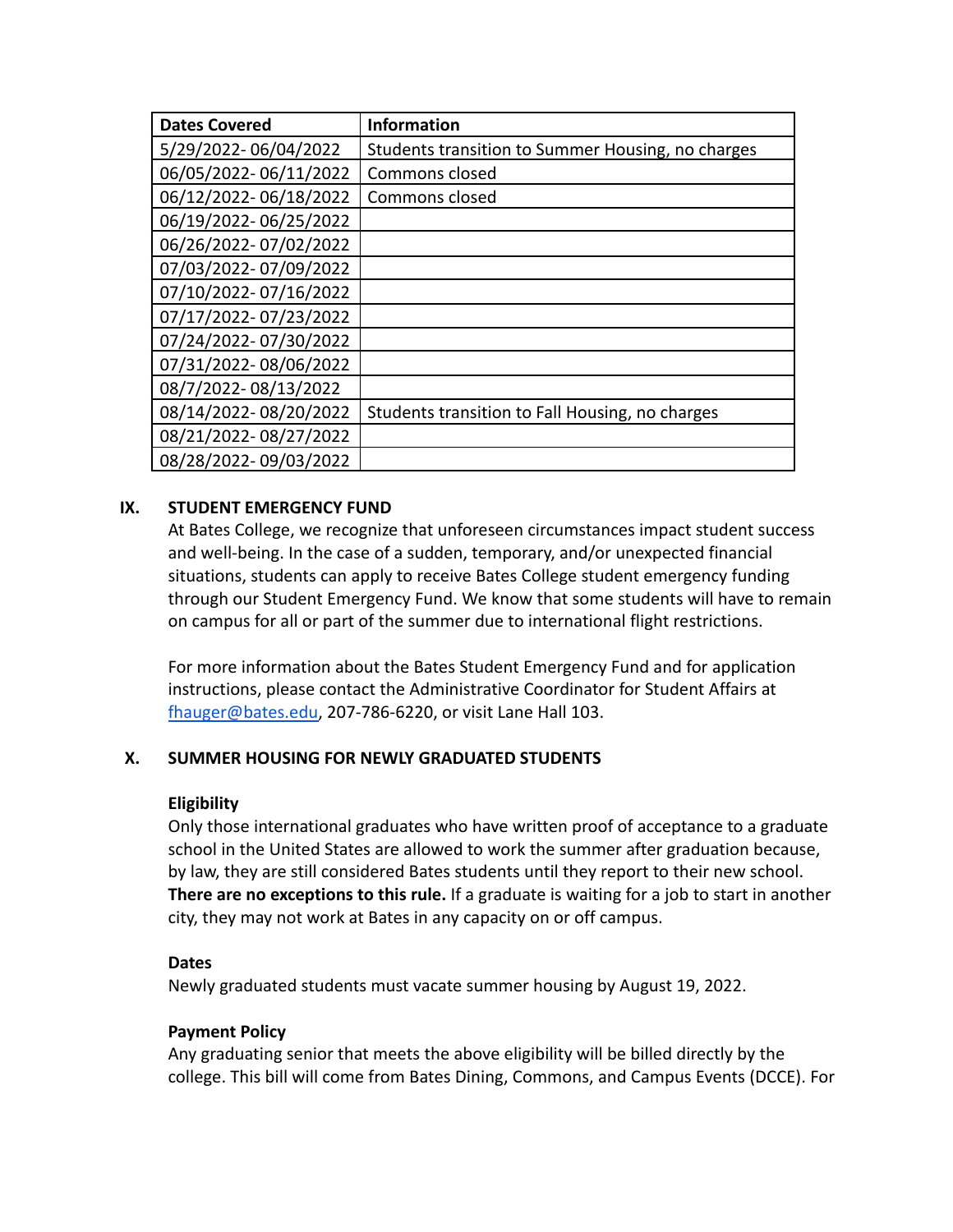questions on graduating senior billing, please contact Jenny Graves, Business & Technology Manager for DCCE, at 207-786-8281 or via email at [jgraves2@bates.edu](mailto:jgraves2@bates.edu).

# **XI. SAFETY & SECURITY**

# **● Room Access**

Key pick up throughout the summer is Monday-Friday 8:30-4:00pm and is closed for national holidays.

# ● **Returning Winter Keys**

Keys are issued from the Access Control Office in Bates Campus Safety and must be returned to the Access Control Office at the end of the winter semester. Loss of a key causes a serious threat to the security of resident students. Duplication or unauthorized possession of keys to College properties is a serious infringement and will lead to disciplinary action. Fees associated with keys will be paid through student accounts:

- Lost keys: require a lock change fee of \$100.00 per key
- Failure to return a key: require a fee of \$100.00 per key

# ● **Parking**

Any student vehicles that will be on-campus should be registered with Campus Safety if they do not already have a student permit. No cost will be administered for a permit for the summer.

# ● **Personal Property**

The College assumes no responsibility and is not insured for the loss of or damage to personal property of students. Please consult your own homeowner's insurance policy for insuring your belongings.

# **XII. ACCESS TO CAMPUS RESOURCES**

# **CAPS**

Counseling and Psychological Services is not open during the summer. Please see the information on the CAPS [website](https://www.bates.edu/counseling-psychological-services/) about how to access psychological care, medication, or to find a local therapist when CAPS is closed.

# **COORDINATORS ON CALL/CAMPUS SAFETY**

[Campus Safety](https://www.bates.edu/campus-safety/) is available 24/7/365. Residence Life Coordinators (RLCs) are available to summer students by calling Campus Safety and requesting a coordinator.

- **● Non-Emergency:** (207)-786-6254
- **● Emergency:** (207)-786-6111

# **GENERAL ACCESS**

During the summer students have access to Adams hall. After moving to Adams, students will not have access to other residence halls that are used for other groups on campus.